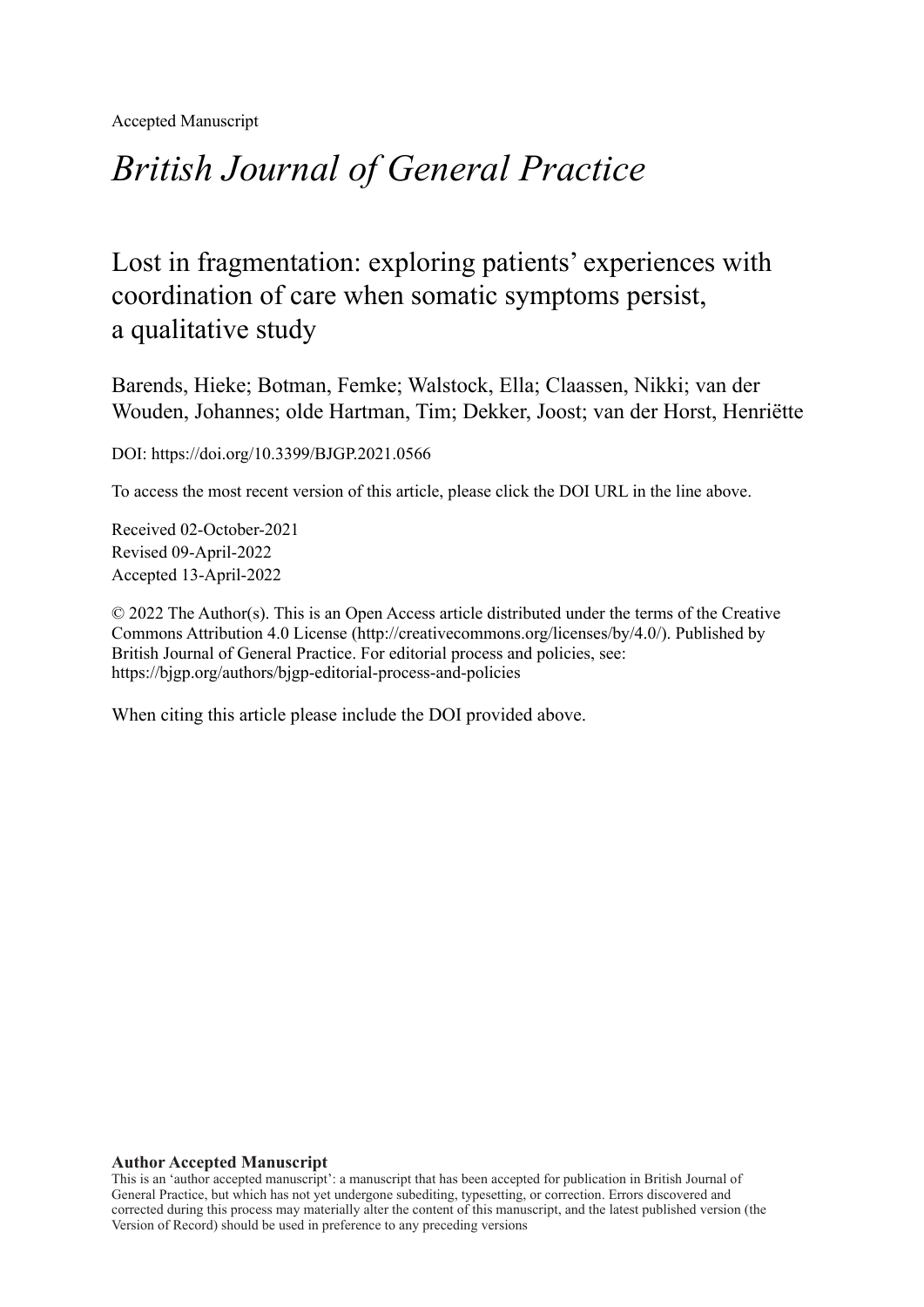# *Lost in fragmentation:*

# **exploring patients' experiences with coordination of care when somatic symptoms persist, a qualitative study**

Hieke Barends, MD (GP registrar and PhD student)<sup>1,2\*</sup>, Femke Botman, MSc (medical anthropologist, nurse in training) <sup>1,2</sup>, Ella Walstock, MD (GP registrar) <sup>1,2</sup>, Nikki Claassen-van Dessel MD PhD (GP) <sup>1,2</sup>, Johannes C. van der Wouden PhD (Associate Professor) <sup>1,2</sup>, Tim olde Hartman MD PhD<sup>3</sup> (GP, Senior Researcher), Joost Dekker<sup>2,4</sup> (Professor of Allied Health Care), Henriëtte E. van der Horst MD (Professor of General Practice) 1,2

- <sup>1</sup> Department of General Practice, Amsterdam UMC, Vrije Universiteit Amsterdam, the Netherlands
- ² Amsterdam Public Health research institute, Amsterdam, the Netherlands
- <sup>3</sup> Department of Primary and Community Care, Donders Institute for Brain, Cognition and Behaviour, Radboud University Nijmegen Medical Center, Nijmegen, the Netherlands
- 4 Department of Rehabilitation Medicine and Department of Psychiatry, Amsterdam UMC, Vrije Universiteit Amsterdam, the Netherlands

\*Corresponding Author

Hieke Barends

Department of General Practice

Amsterdam UMC, Vrije Universiteit Amsterdam

Van der Boechorststraat 7, C-378, 1081 BT Amsterdam

Tel: +31 20-4449678

Email: [h.barends@amsterdamumc.nl](mailto:h.barends@vumc.nl)

Word count: 4111 words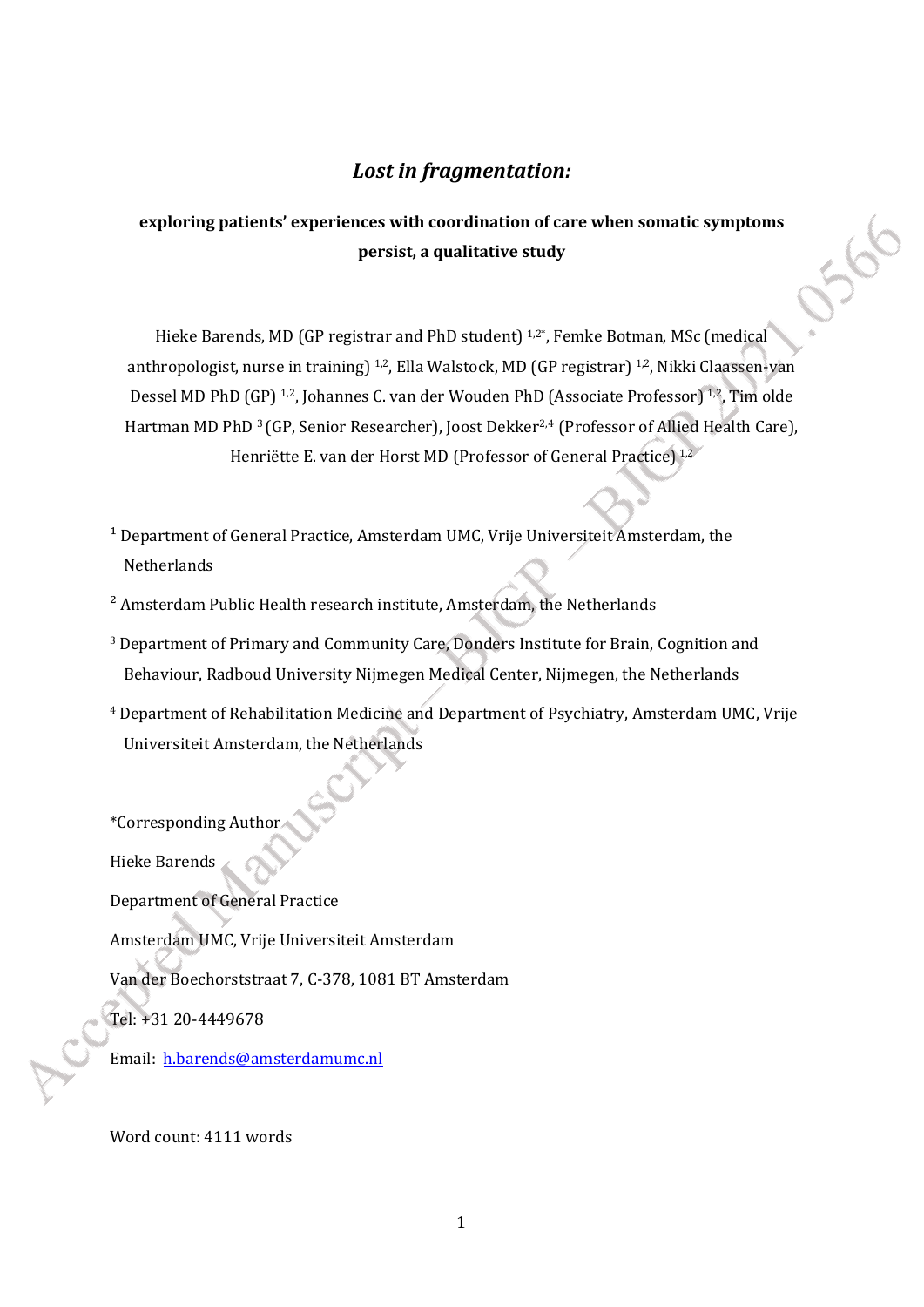#### **Abstract**

**Background:** GPs can play a central role in the care for patients with persistent somatic symptoms (PSS). To date, little is known about patients' experiences with the coordination of care.

**Aim***:* Exploring experiences of patients with PSS with the coordination of care -in particular by their GP- during their illness trajectory.

**Design and setting***:* Qualitative study, part of a multi-center prospective cohort study on the course of PSS (PROSPECTS).

**Method***:* Thematic content analysis of fifteen interviews.

**Results:** We identified three themes: 1) care fragmentation during the diagnostic trajectory; 2) transition from the search for a cure to coping; and 3) reframing to coping: GP's role in facilitating supportive care. Patients experienced misalignment between healthcare providers (HCPs) during the diagnostic trajectory and some ended up in a 'collusion of anonymity' (repeated crossreferrals between specialists). Guidance by their GP in a process of shared decision making was positively valued. Moving focus from searching for a cure to coping with symptoms was described as a personal endeavor, challenged by ongoing uncertainty. When reframing to coping, the extent to which patients were aligned with their GP played a role in whether their supportive care request was met.

**Conclusion:** Patients experienced difficulties navigating the diagnostic trajectory and shifting to coping. Our findings underline the importance of collaboration and alignment between GPs and other HCPs during the diagnostic trajectory. We recommend that GPs provide pro-active guidance and are sensitive to patients who shift to coping by providing supportive care in a process of shared decision making.

**Keywords***:* medically unexplained symptoms; persistent somatic symptoms; general practice; primary care; qualitative research; coordination of care**.**

**How this fits in:** In healthcare systems where the GP acts as a gatekeeper, such as the Dutch healthcare system, GPs can play a central role in providing care for patients with PSS. To optimize the coordination of care and identify best practices it is necessary to understand how patients with PSS currently experience the coordination of care. In this study patients frequently reported that they experienced fragmented care during the diagnostic trajectory and mentioned challenges in finding support to cope with symptoms when they made the transition from the search for a cure to coping. Our findings underline the importance of collaboration and

2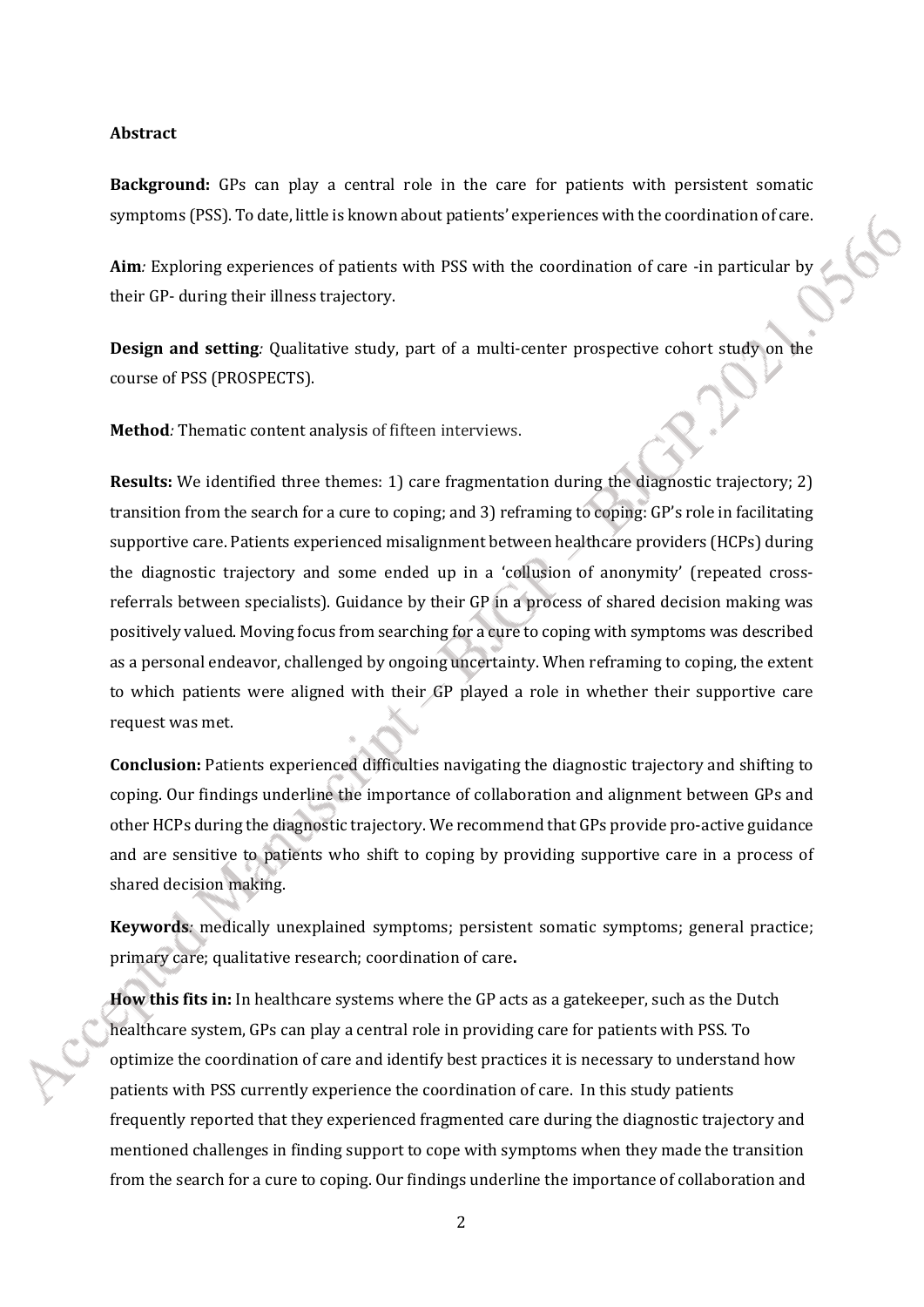alignment between GPs and other HCPs when providing care for patients with PSS. We recommend that GPs provide pro-active guidance in the diagnostic trajectory and are sensitive to patients who shift to coping by providing supportive care in a process of shared decision making.

#### **Introduction**

GPs regularly encounter patients who present with somatic symptoms, the origin of which remains unclear after adequate history taking, physical examination and, if warranted, additional investigations (1-3). In primary care, these symptoms are commonly referred to as 'medically unexplained symptoms'. A recently introduced and more appropriate and patient-centered term -that puts less emphasis on the mind-body dualism in the origin of symptoms- is *persistent somatic symptoms* (PSS) (4-6). We decided to use this term throughout this paper. Patients with PSS account for a substantial proportion of the frequent attenders in primary care (7). Having PSS is associated with elevated psychological distress, functional impairment (8, 9) and high medical care utilization (10, 11), putting patients at risk of iatrogenic harm (12-15).

As a diagnosis is an expected outcome of a medical interaction, both doctors and patients can feel frustrated and lost without one. A cultural result of modern medicine is that there is a compelling expected narrative in the management of illness. Arthur Frank outlined this as the 'restitution narrative': most individuals make sense of their illness by approaching it as a narrative. In the 'restitution narrative' every disease has a name- a diagnosis- and is preferably followed by a successful cure resulting in a happy ending (16). Patients need to make sense of their illness stories in a culture that prefers restitution stories. In case of PSS, a diagnosis and cure remain absent. This can cause deep discomfort and may hamper the provision of adequate chronic care for individuals suffering from PSS.

GPs encounter challenges in the management of care for patients with PSS. They tend to find these symptoms difficult to manage (17), experience less satisfaction (18, 19) and a high workload in caring for patients with PSS (20). The biomedical disease model, in which the ultimate aim is to correct disease and restore normal functioning (which is in line with the culturally appropriate 'restitution narrative') still prevails in medical education and practice. Most GPs struggle with the incongruence between the dominant disease model and the reality of patients suffering from PSS (21). Despite GPs' frequent struggle with PSS management, most GPs consider it their task to manage the care for these patients in primary care (17). In current guidelines, GPs play a central role in the guidance and management of patients with PSS in healthcare systems with a gatekeeper system such as the Netherlands (22-25).

3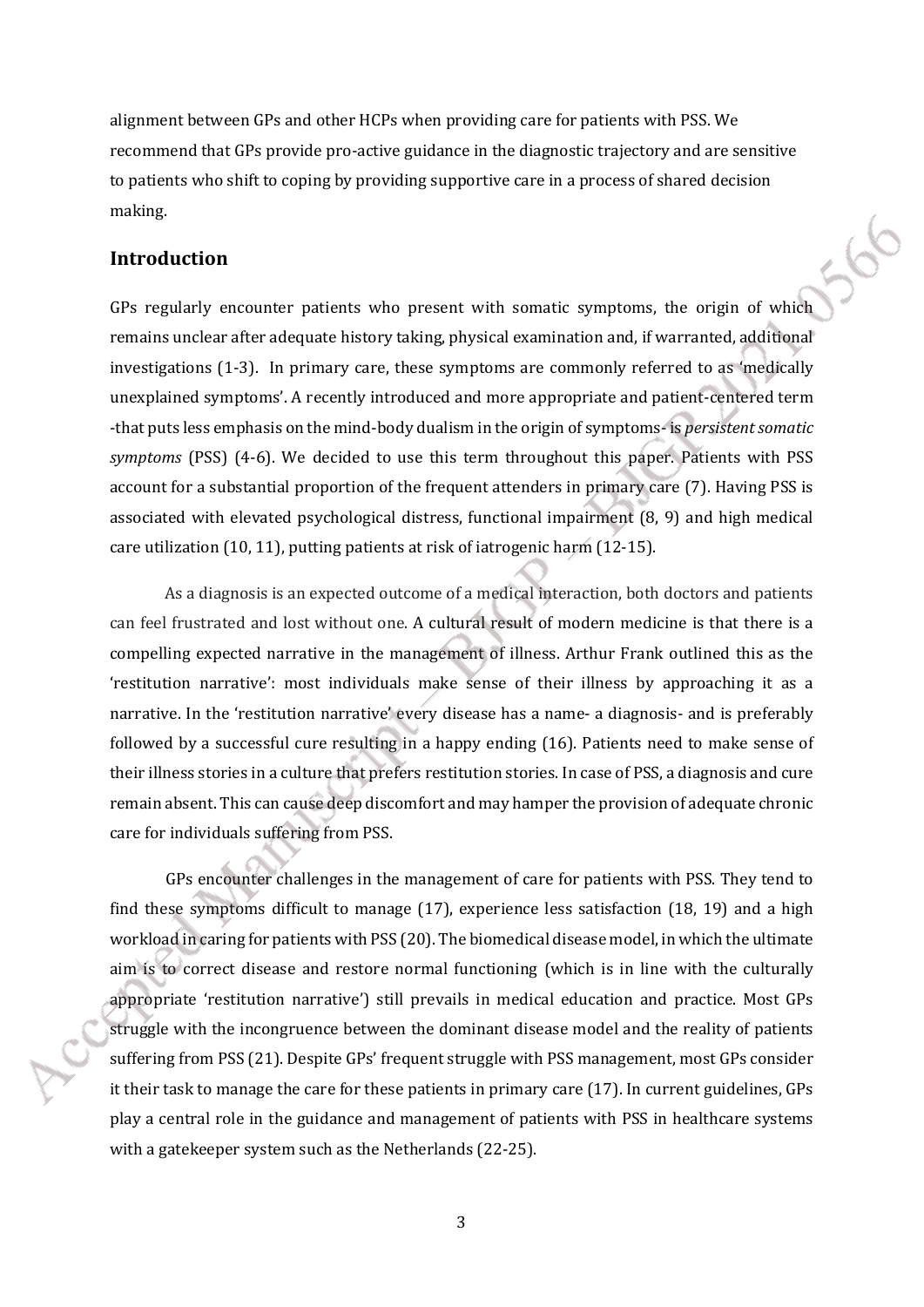Many studies on the experiences of patients with PSS focus on interpersonal communication between the GP and the patient and what patients expect from their GPs. These studies highlight that patients regularly feel dissatisfied with the care they receive, frequently experiencing prejudices (8, 26) or being told by their doctor that 'there is nothing wrong'- which does not match their experience of severe symptoms that affect their daily lives (27). They long for an explanation for their symptoms (28), would like to be more involved in agenda setting and treatment decisions - focus on what matters to *them* (8, 26, 29).

Ensuring optimal care coordination in case of PSS may be challenging for both patients and GPs, especially when many care providers are involved. With care coordination, we mean "the deliberate organization of patient care activities between two or more participants (including the patient) involved in a patient's care to facilitate the appropriate delivery of health care services" (30). When referred to specialist care for further examination, patients with PSS may for example end up in a 'collusion of anonymity'. This phenomenon, first described by Michael Balint in the 1950s, refers to a situation in which "the patient is passed from one specialist to another with nobody taking responsibility for the whole person" (31). In interviews we conducted with patients with PSS, they reflected on their illness trajectories. Fragmented care during these trajectories and the search for supportive care played an important role in their illness narratives. Though the initial aim and purpose of these interviews was to explore patients' experiences with fluctuations in their PSS over the course of their illness trajectories (32, 33), we decided to explore patients' experiences with care coordination in more detail as a secondary aim. To the best of our knowledge, no prior study focused primarily on how patients with PSS experience the coordination of care –in particular by their GPs- during their illness trajectory.

#### **Method**

This qualitative study is part of a larger prospective cohort study that monitors the course of symptoms and functional health in patients with PSS (see Box 1) (34, 35). We conducted semistructured (in-depth) interviews to obtain information about the experiences of patients with PSS over the course of their illness trajectory.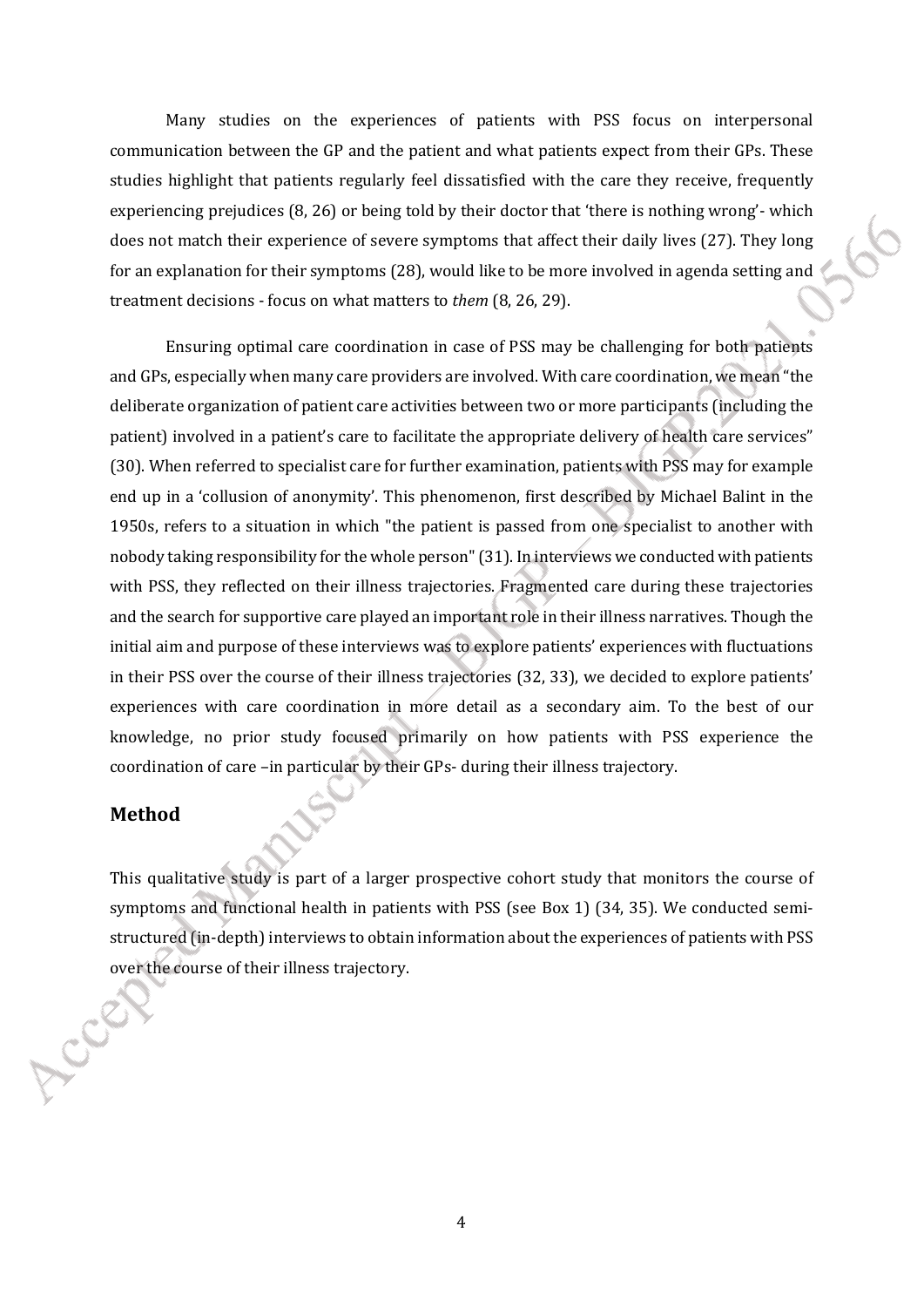#### **Box 1. The PROSPECTS study**

Accepted Martisch

The PROSPECTS study is a Dutch longitudinal cohort study following patients (N=325) with persistent somatic symptoms (PSS). PSS patients aged between 18-70 years were recruited in general practices (N=218) and in specialized PSS programs of secondary and tertiary care organizations (N=107) across the Netherlands in 2013-2015. Initially patients were followed over a period of three years with five measurements in time (baseline, 6, 12, 24, 36 months of follow-up). In 2017, the follow-up period was extended and the study is still ongoing. Baseline characteristics and information on the recruitment process and first two years of follow-up have been published elsewhere (34, 35).

Definition of PSS: PSS was defined as the presence of physical symptoms that had lasted at least several weeks and for which no sufficient explanation was found after proper medical examination by a physician. This is in line with the current Dutch multidisciplinary and general practice guidelines for Medically Unexplained Physical Symptoms (23, 25).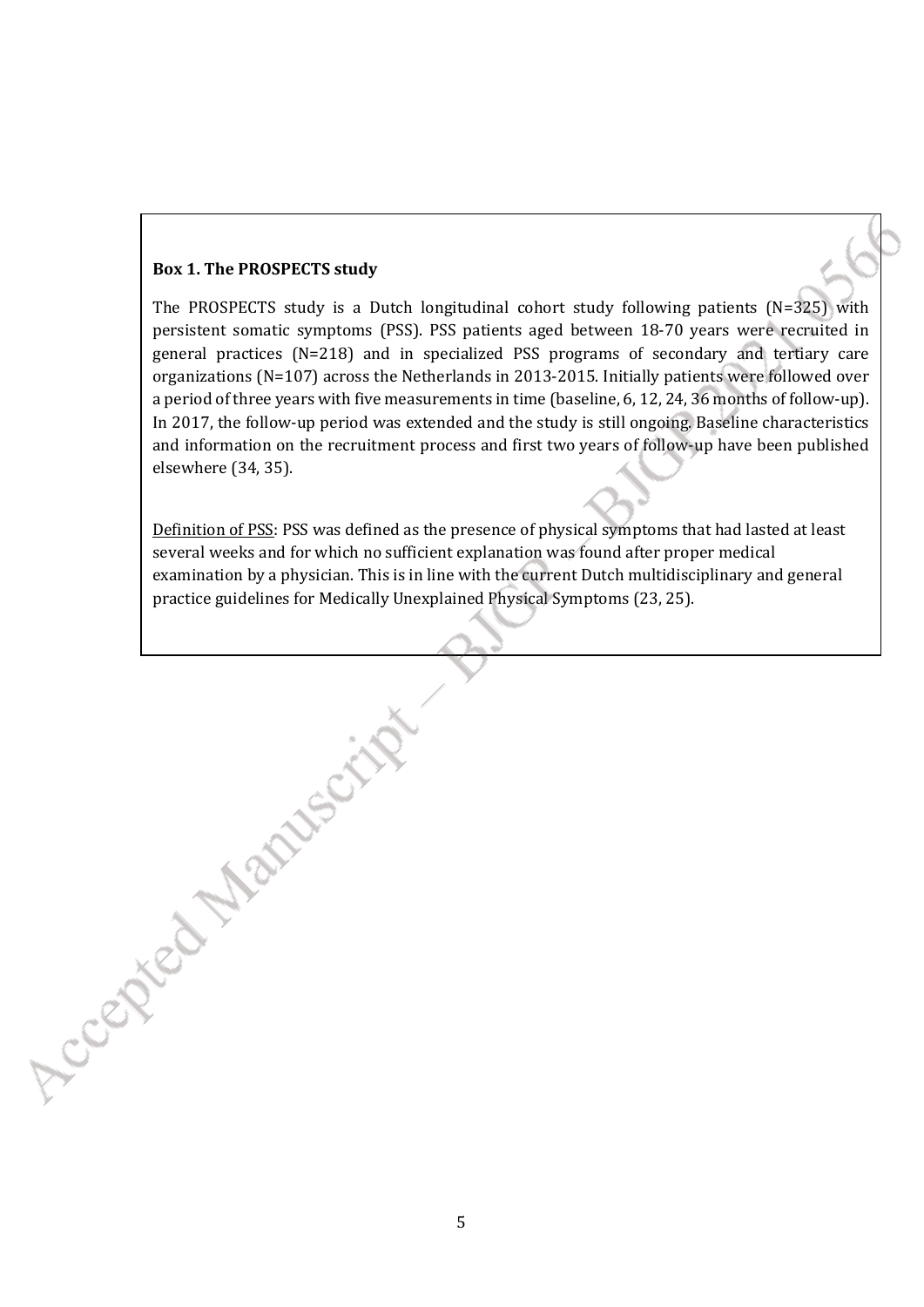#### **Sample**

For the interviews we invited patients from the PROSPECTS study who completed the three- year follow-up and gave informed consent to be contacted for future research. We used purposive sampling to ensure a diversity of participants in terms of nature of symptoms, age, gender, social characteristics (educational level, living area) and recruitment setting (general practice, specialized PSS program). Because of the main aim of the interviews (33), patients with either clinically relevant fluctuations or clinical stability (based on minimal clinically important differences) in symptom severity (PHQ-15) (36) and physical functioning (RAND-36 PCS) (37) were approached. In total, 21 patients were approached by phone by HB or EW. Two patients were not willing to participate because of personal reasons; three patients declined participation because of time constraints. One patient cancelled the interview appointment for work-related reasons. Fifteen patients agreed to participate and were interviewed. All selected patients provided written informed consent. All recruited patients experienced (episodes of) severe PSS, and most experienced symptoms for an extensive period of time ( $>5$  years). The nature of symptoms varied. Almost all  $(N=14)$  had symptoms in at least two symptom clusters, and a substantial number (N=10) in at least three symptom clusters. Details on experienced symptoms and other characteristics of the patients are shown in table 1.

#### **Data collection**

The original interviews took place between January and April 2019. Based on the preference of the patient, eleven interviews were conducted at the patient's home and four at the research department of the university in a private meeting room. All interviews were digitally recorded. Interviews lasted 60 minutes on average (range: 33-93 minutes). Patients received a €15 gift voucher. Participants were informed that the main interviewer (HB) is a GP registrar and researcher, and the second interviewer (EW) a medical intern involved in a research project on PSS. Both interviewers are female. HB received training in qualitative research and was supervised by an experienced qualitative researcher. Interviews were loosely structured using a topic guide with relevant areas that were explored in depth. We asked open ended questions and encouraged patients to talk freely about their experiences and expand on any aspects they felt were relevant. The initial topic guide consisted of five main topics: (1) the experienced course of symptoms and how symptoms interfered with their daily activities, with a special focus on stability and fluctuations over time (day, week, month,  $\text{year}(s)$ ); (2) factors contributing to fluctuations in symptoms; (3) management of symptoms and fluctuations; (4) the role of their social and work environment; and (5) the role of the healthcare system and care providers. After analyzing the first two interviews, the (lack of) coordination of care was an important topic in patients' narratives, we therefore added the following topics: need for/experienced coordination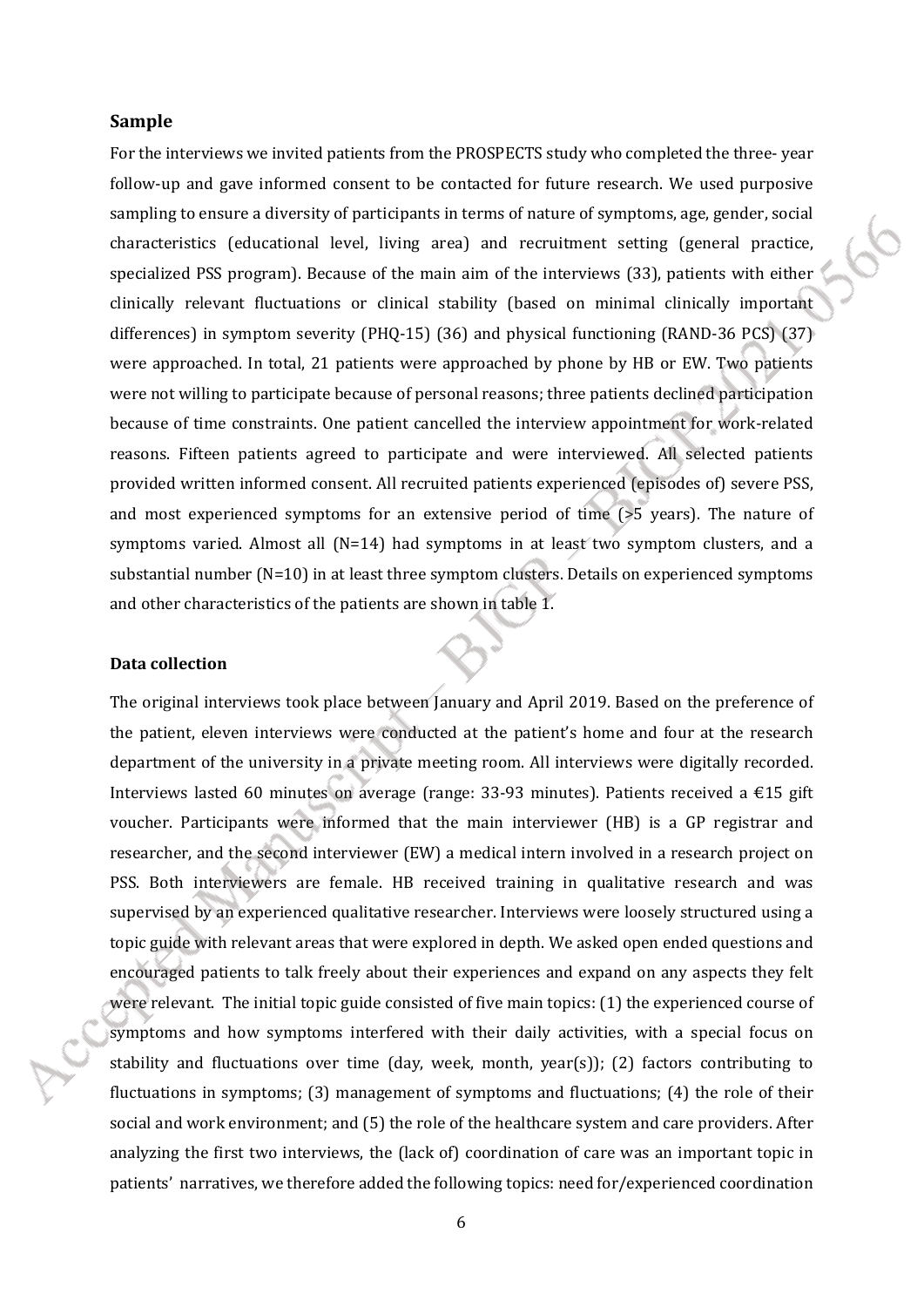of care by health care professionals (HCPs), and experienced and preferred role of the GP in the organization and delivery of care.

All participants received a summary of the interview afterwards for a member check; no major changes in content were made.

#### **Data analysis**

All interviews were transcribed verbatim and coded using Atlas.ti version 7. As indicated before, this study is a secondary analysis of the interviews collected in 2019: the first aim was to explore patients' experiences with fluctuations in their PSS over time (33). For this analysis we focused on the parts of the interviews in which patients spoke about their experiences with the healthcare system and care providers, and more specifically the need for/experienced coordination of care by HCPs, and the preferred role of the GP in the coordination of care. We did not aim for data saturation on this matter, but to identify important key themes. Our analysis was based on thematic analysis as described by Braun and Clarke (38). As fragmented care played an important role in the illness narratives of the first two participants, this may have fueled a preconception on the part of the researchers. To limit the impact of this preconception, open ended questions were asked and the researchers stayed critical on this preconception when analyzing the data. At least two authors (HB, EW, FB) were involved in all phases to enrich the analysis. All results were discussed in the research team. Finally, the report was produced, and quotes related to the themes were extracted.

#### **Results**

We identified three overarching themes in the illness trajectories important in the organization and delivery of care: 1) care fragmentation during the diagnostic trajectory; 2) transition from the search for a cure to coping; and 3) reframing to coping; GPs role in facilitating supportive care. Subthemes related to these overarching themes are discussed below.

### **1. Care fragmentation during the diagnostic trajectory**

In line with the restitution narrative, the search for a diagnosis or explanation and cure for the symptoms was a starting point in all illness trajectories. Although it varied, most experienced a rather extensive and lengthy diagnostic trajectory for their PSS, resulting in a series of aborted trajectories. Within this search, patients in this study faced challenges concerning organizational factors, guidance and communication between HCPs.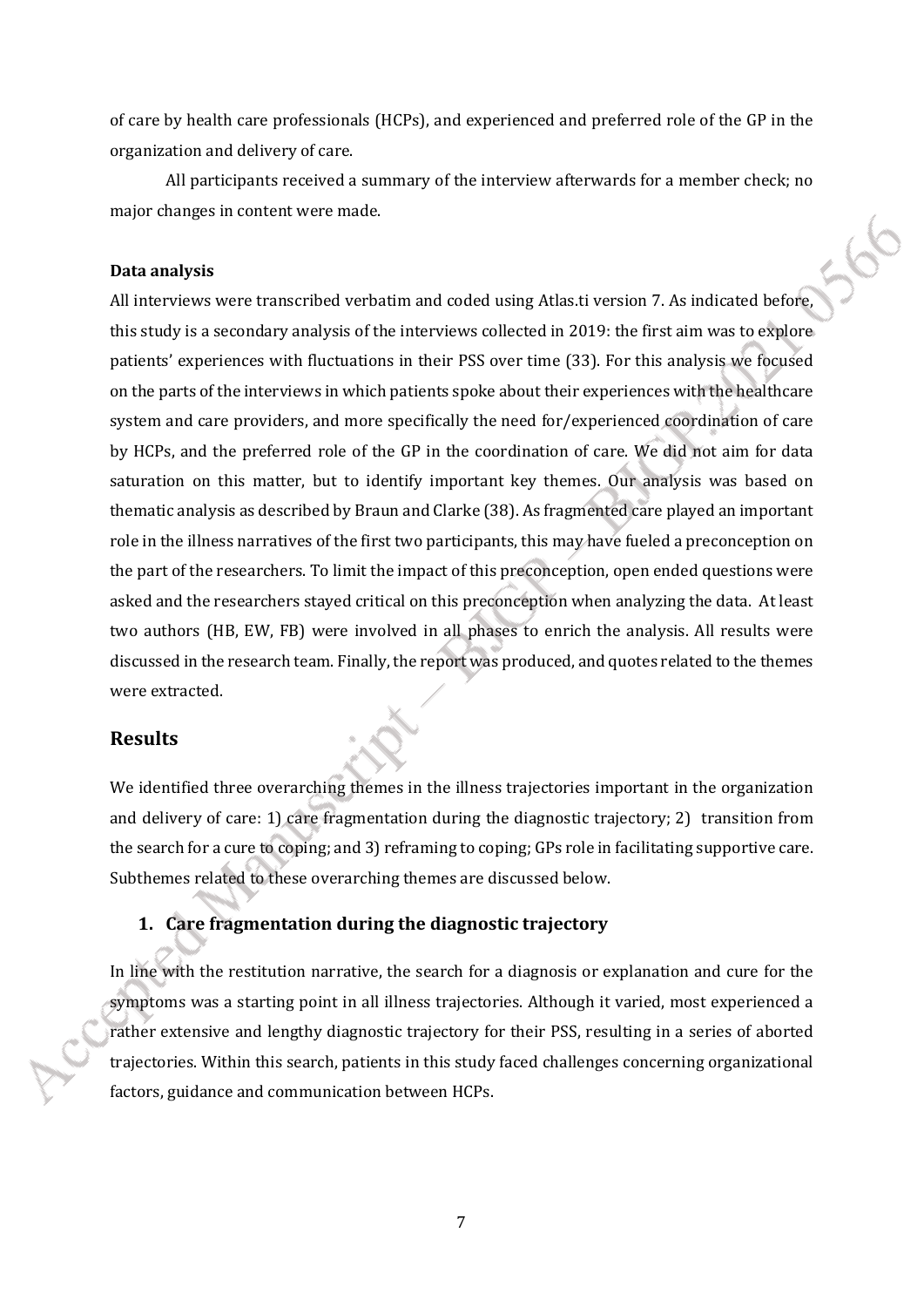#### *Ending up in a 'collusion of anonymity'*

Some patients in this study felt that no one took the lead during the diagnostic trajectory and ended up in a 'collusion of anonymity', being stuck in this cycle of cross-referrals from one specialist to another.

*"Nobody knows. And they refer you to the next one. And that went on for such a long time. […] I really thought 'just talk to each other', you know. Explain 'this is a patient, I've ruled out this and this'. Because you'd be referred to the next one and he'd have the nerve to start talking about what the other one just ruled out. (P3, F)*

Participants assumed that the GP would receive information from the medical specialists and be updated on the diagnostic developments - although some experienced this was in fact not the case.

*"You don't even think of going back to that GP, because you have now started the trajectory he (GP) put you on. […] They'll say 'we will send a letter to your GP'. As a patient you think, at least I did, 'well, that's good, then he is informed'. […] But then when I went there (to the GP) the next time, for something completely different, he said 'Oh, you've seen a lot of specialists lately'. 'Yes, that's right, you referred me'. 'Oh yes, now that you mention it'. […] I really think the GP should play an active role here." (P3, F)*

#### **Risk of misalignment when seeing several GP**

Participants who were confronted with several GPs during the diagnostic trajectory experienced this as hindering, because they felt nobody had a clear overview and misalignment could arise in those situations.

"*I am in this duo practice, with two GPs who run the practice. What happens is that you go back and forth between them. (…) Of course they keep their notes in the computer, but they read a different story in these notes. And this can result in…how would you call that…differences." (P8, M)*

#### *Contradictory information*

In their search for a diagnosis, patients in this study regularly had to deal with contradictory information from the HCPs they encountered. In these situations, physicians and other HCPs disagreed on the diagnosis for their PSS, leaving some patients puzzled.

*"So, I don't have arthrosis at all. […] 'No', he said, 'it's fibromyalgia'. […] So, then you don't have what you thought you had, but I had to process that, the fact that 'I don't have arthrosis'." (P12, F)*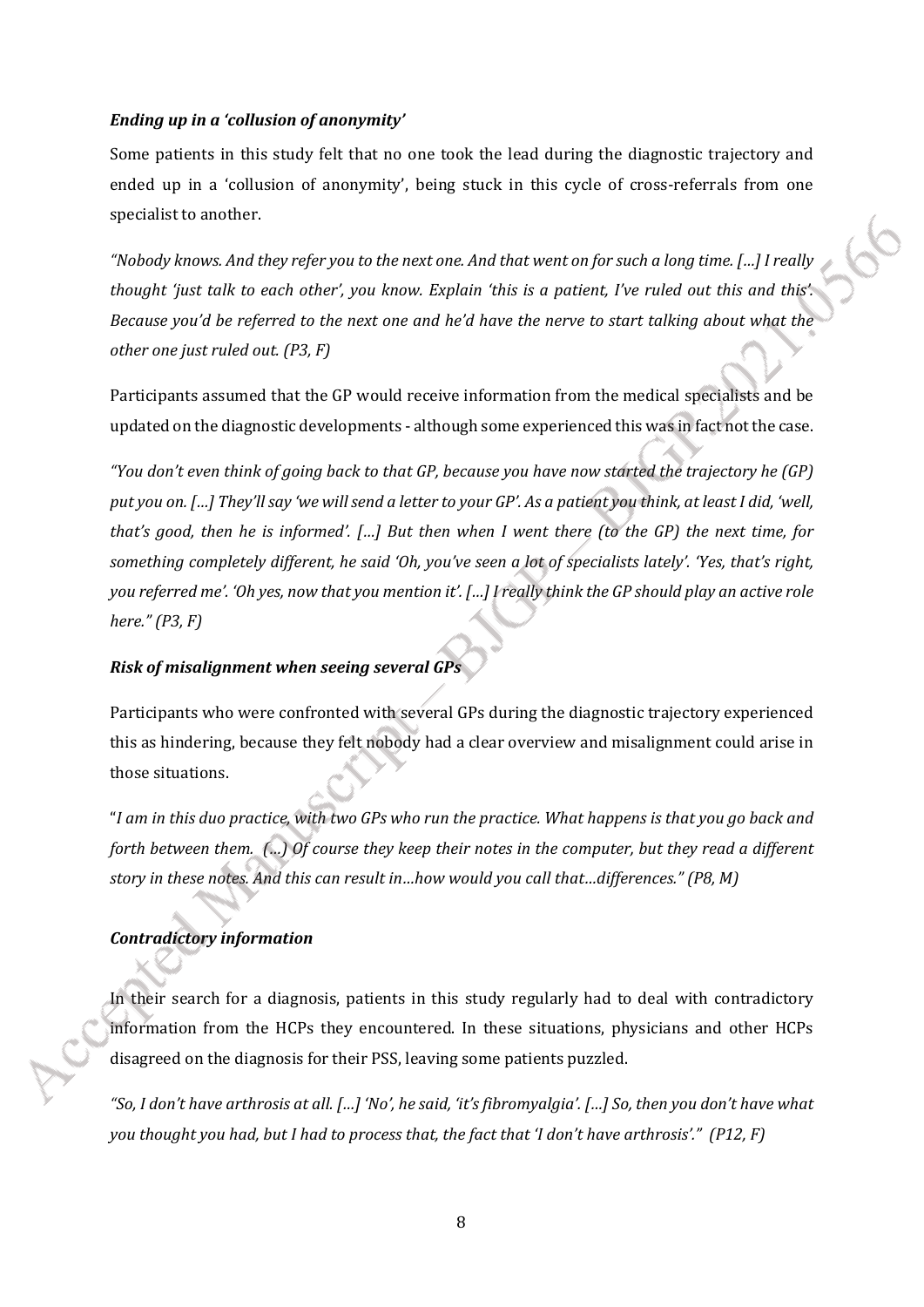#### *Guidance in the diagnostic trajectory: role of the GP*

Patients in this study appreciated it when the GP took or would have taken an active role during the diagnostic trajectory. They indicated that the GP was the preferred person to take the lead in coordinating the diagnostic trajectory, as all information eventually ends up at the GP. Some patients had a GP who actively asked the patient to come back after the consultation with the medical specialist. For some patients, this was guided by a clear plan drawn up together with the GP prior to the referral. This active role of the GP and the shared decision making were experienced as positive, making the patient feel they are being taken seriously, while also maintaining a certain degree of control.

*"In the last six months I feel I am being taken very seriously. […] Now we have agreed to wait and see for a while, in particular regarding the pain in my chest; so, when I do come in with symptoms now, no nonsense, straight to the cardiologist. […] Well, she agreed with that, so that's what we do now." (P8, M)*

One patient indicated she would have appreciated a 'closing conversation' at the end of the diagnostic trajectory with her GP, to reflect on her search for a diagnosis and cure and help her find closure with the fact that there was no readily available cure for her illness.

*"I had expected that she (GP) would be the linking pin and all information would come back to her. […] At some point I decided to go back to her to tell her 'well, the conclusion was that there's nothing they can do'. And I sort of expected that she would take the initiative for a kind of final, concluding conversation. But that doesn't happen either. […] Nobody really takes the lead." (P4, F)* 

#### *Communication and alignment between HCPs: preventing a 'collusion of anonymity'*

Some mentioned that communication and alignment between HCPs may be crucial role in breaking the cycle of aborted diagnostic trajectories and shifting towards a more holistic approach to their PSS.

 *"They all just look at their own thing. But I actually don't fit into anyone's thing. […] And if they had just discussed that beforehand or at some point along the way. I think the circle would have been closed sooner". (P3, F)*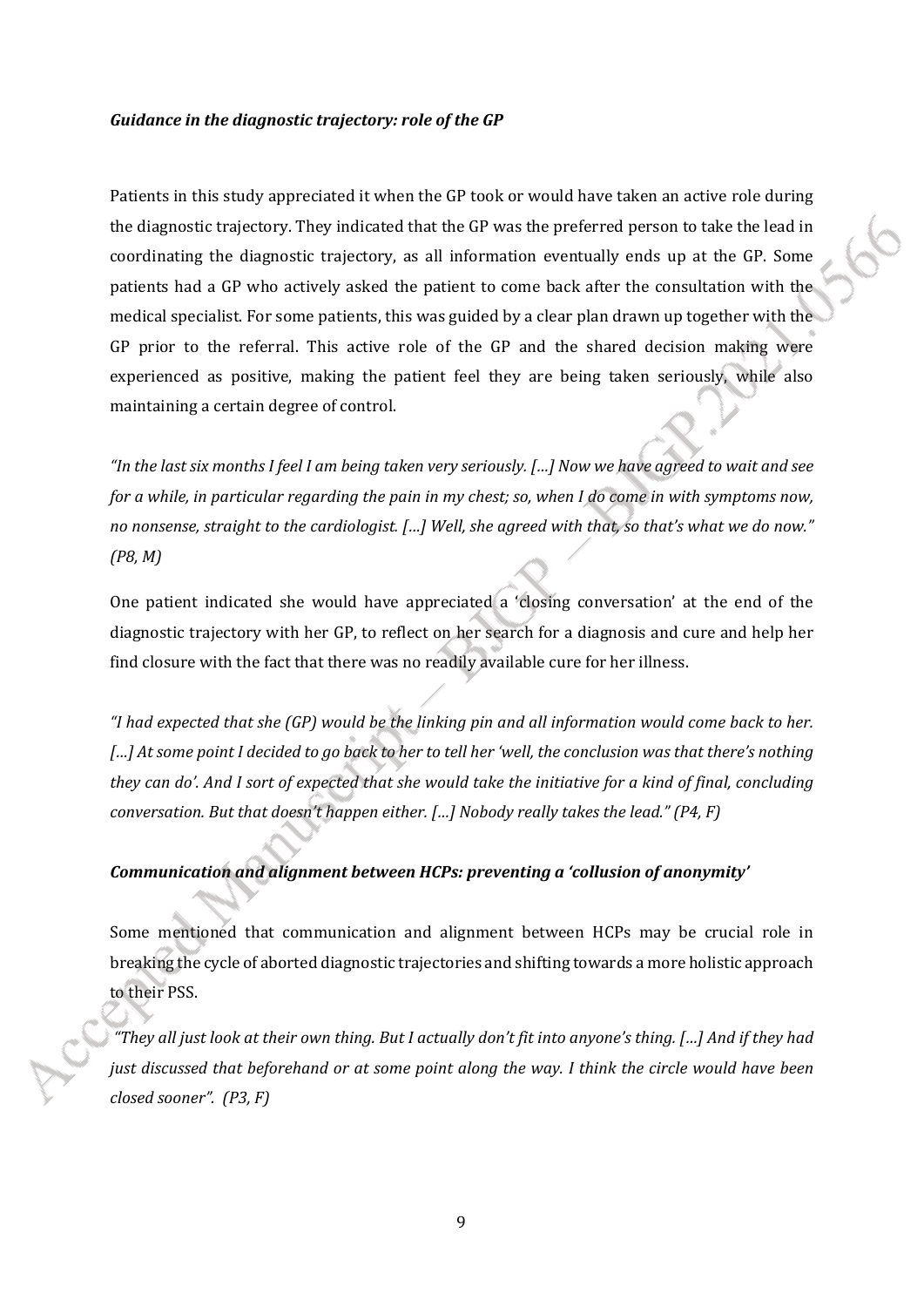#### **2. Transition from the search for a cure to coping**

Though some of the patients we interviewed continued their search and remained dedicated to finding a diagnosis and cure, others acknowledged the unexplained nature, quitted their search and shifted their focus towards coping with their PSS the best they could. Moving away from the restitution narrative towards focusing on symptom management in itself was described as challenging.

#### *Transition to coping ('flipping the switch'): a personal endeavor*

Several patients literally described the transition from searching for a diagnosis or explanation and cure for their symptoms towards coping the best they could as 'flipping the switch' and underlined that this was a personal endeavor.

 *"So, it's just a switch you have to flip. And if you don't, you'll never ever find a way out. Because you have to do it yourself." (P1, F)* 

#### *Transition to coping: the challenge of ongoing uncertainty*

Patients spoke about ambivalent feelings regarding the uncertainty they had to deal with when making the transition: the little chance that a rare diagnosis was missed or that new findings and scientific developments eventually would result in a diagnosis stayed in the back of their head.

*"Yes, they said 'we cannot find anything'. Then you have to believe that. You have to believe just that. They say that I am physically healthy. I take that for 90%. And for 10% it remains open… and…well… no one can take that away from me. So… I leave it there. Within healthcare there may be a part that we just haven't figured out. The knowledge is just not there yet." (P1, F)* 

# **3. Reframing to coping: GPs role in facilitating supportive care**

When patients visited their GP for coping strategies and supportive care, the extent to which they were aligned with their GP seemed to play a role in whether patients' request for supportive care was met.

#### *Misalignment when reframing to coping: hindering supportive care*

Some patients in this study experienced that their GP downplayed their symptoms when there was no diagnosis, obstructing further supportive care and symptoms management plans.

 *"I have had a GP and other people saying 'but then there's nothing wrong with you'. But you walk in my shoes for a day, it's not nothing. […] I have also heard things like 'just keep going' or put your back into it and you will be better in six months'. And that made me think 'well, that's what I've been trying*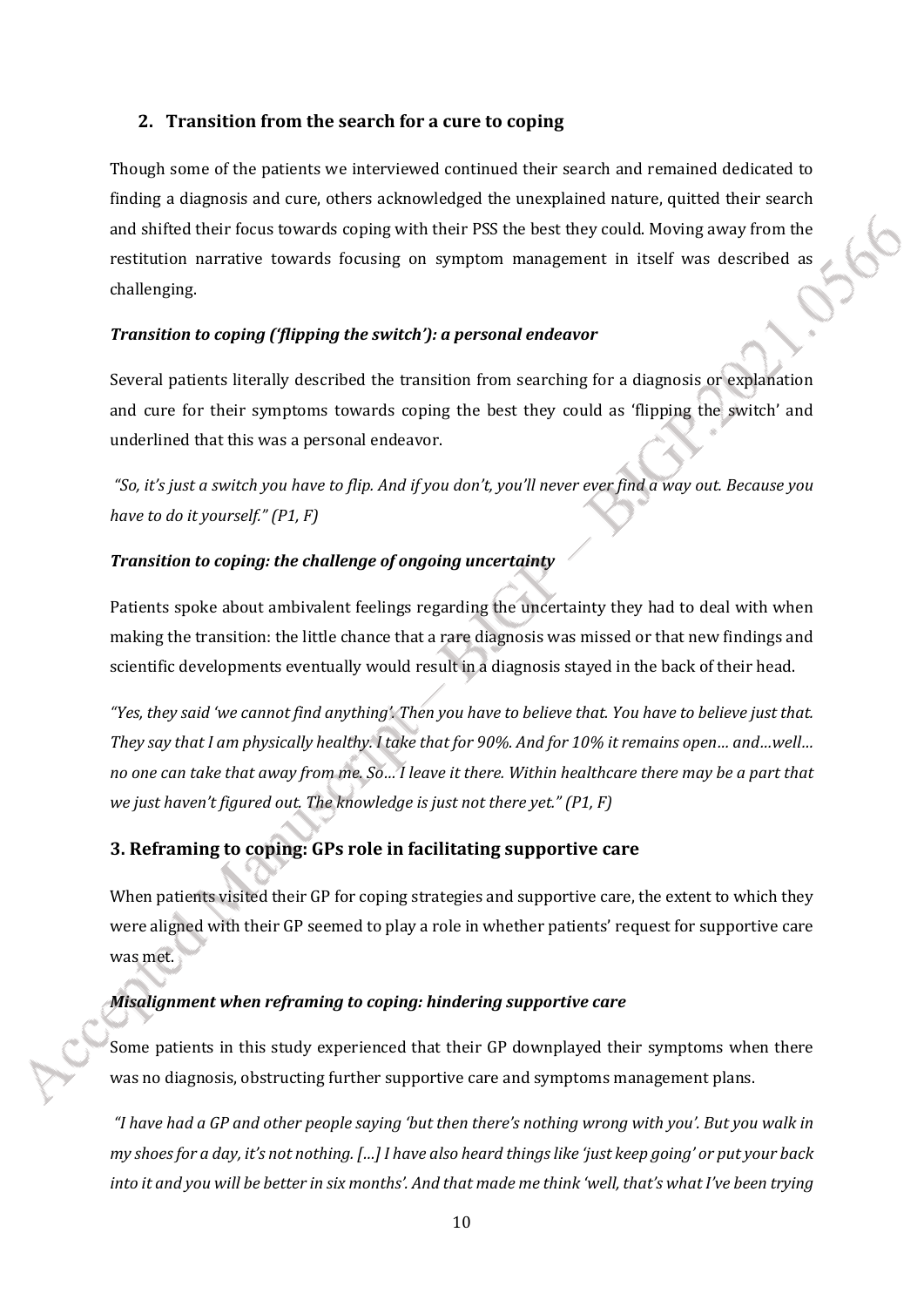*for a couple of years now'." (P3, F)*

#### *Alignment when reframing to coping: 'working it out together'*

When the patient and GP seemed to be aligned in their focus on coping, patients reported positive experiences of searching for possible solutions and ways to cope with their symptoms together with their GP.

*"It's searching for things that may or may not help, together with my GP. It feels good that we decide together. That's really important. At least you're being heard." (P11, F)* 

These patients underlined the importance of having a good relationship with their GP, in which they feel understood and supported, in order to turn to them for help and advice regarding symptom management. One patient described the experience with her old GP as opposed to her new GP. Her old GP did not understand why she consulted him for her PSS. With her new GP, to the contrary, she seemed aligned and able to engage in supportive care she appreciated.

*"With my old GP I felt like he was thinking 'I don't know what to make of it, so what are you doing here?'. And she (new GP) is someone who listens and helps to think along with me." (P4, F)*

#### *Reframing the request for help: from curing to coping*

Reframing the request for help was mentioned as a strategy to reach alignment with their GP. A patient described how he rephrased the request for help as he moved away from the restitution narrative and was searching for strategies to cope with his PSS.

*"If nobody brings up a solution, you continue your search. Then you will end up with a different story at the doctor. Not like 'So I have a back pain, please do a check-up'. But you come to the doctor with the story 'I have a back pain again, this didn't help, I tried this, so what do we try next? You tell me. Rephrasing those requests for help. Making your question clearer." (P13, M)*

# **Discussion Summary**

This qualitative study aimed to explore experiences of patients with PSS with coordination of care over the course of their illness trajectory. We identified three overarching theme: 1) care fragmentation during the diagnostic trajectory; 2) transition from the search for a cure to coping; and 3) reframing to coping: GPs role in facilitating supportive care. Patients with PSS in this study described fragmentation in care, received contradictory information during the diagnostic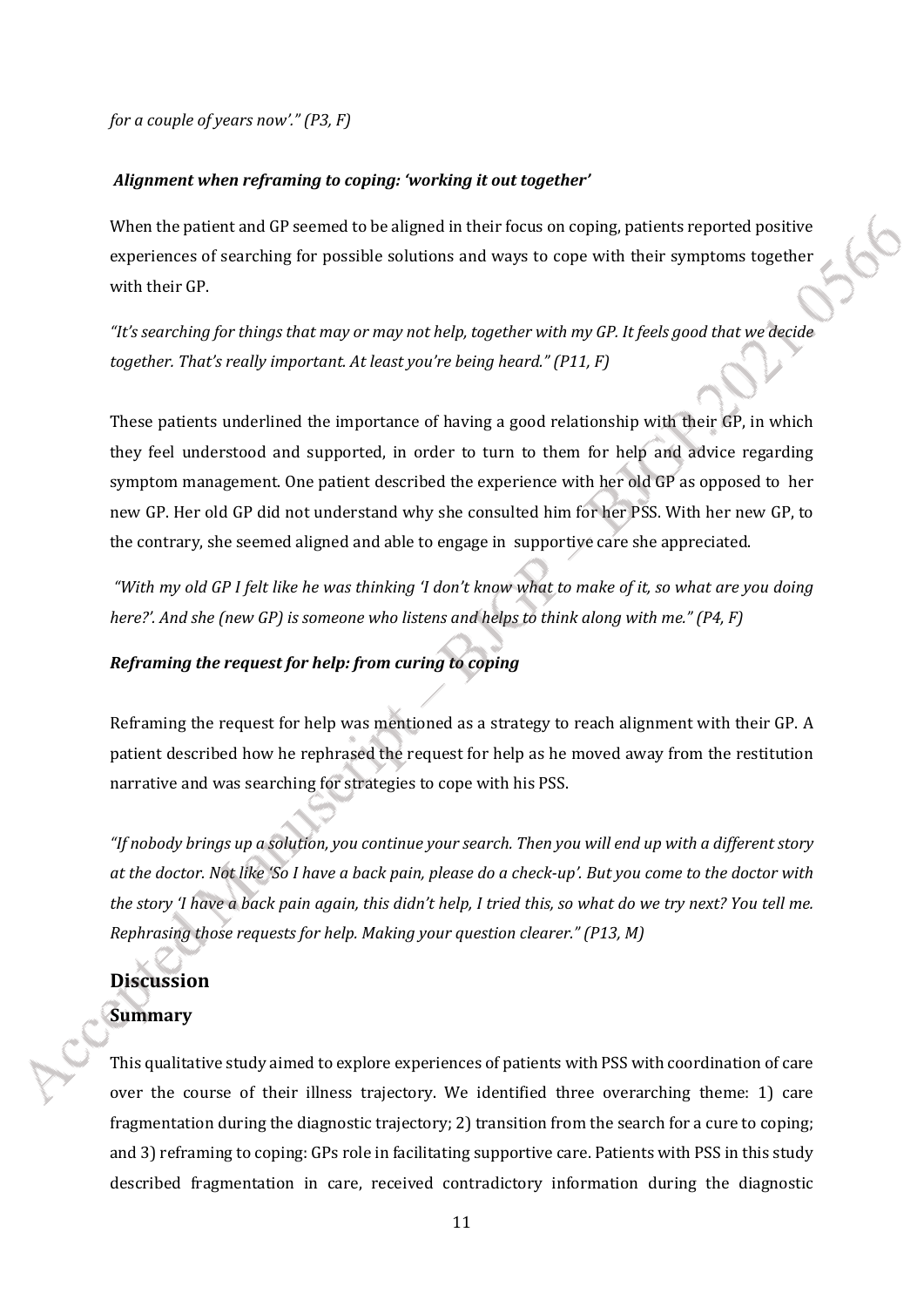trajectory and underlined the importance of communication and alignment among HCPs. Proactive guidance by their GP and shared decision making were positively valued. Switching focus from finding a diagnosis and cure towards coping with symptoms was described as a personal endeavor and challenged by ongoing uncertainty. When patients made the transition, the extent to which they were aligned with their GP in their focus on coping seemed to play a role in whether their request for supportive care was met.

#### **Strengths and limitations**

To the authors' knowledge, this is the first qualitative study focusing on experiences of patients with PSS with the coordination of care and the role of the GP in this coordination. A strength of this study is the fact that patients were recruited throughout the Netherlands and varied with regard to demographic and social characteristics, and the course and diversity of their symptoms. An important limitation is the fact that this was a secondary analysis of qualitative interviews. The interviews were not primarily focused on the topic coordination of care. We therefore did not aim for data saturation on this matter, but we aimed to identify important key themes. Another limitation is the possible selection bias in the patients that agreed to take part in this study: most already had PSS for many years..

#### **Comparison with existing literature**

Kornelsen et al. previously described how many patients with PSS got lost in the medical system and experienced miscommunication between HCPs as "referrals got lost, consultation reports never returned to the initiating physician, and test results remained uncommunicated." (39) Patients with PSS nowadays remain at risk of ending up in a cycle of specialized referrals described by Balint as a 'collusion of anonymity' (31). Though aborted diagnostic trajectories are to some extent inherent to the illness trajectories in case of PSS, the need for guidance, alignment and communication between HCP described in our study, is in line with these prior findings. Though participants in our study indicated that the GP was the preferred person to take the lead, the problem with the 'collusion of anonymity' is that the GP is often side lined. Nevertheless, GPs and other HCPs alike should be aware of these issues and the importance of collaboration and alignment when referring these patients to other HCPs.

The patients with PSS in the study by Kornelsen et al. -like the patients in this studystarted with an active search for a diagnosis and gradually moved towards acceptance of uncertainty. The therapeutic relationship seemed important when dealing with this uncertainty (39). Nettleton et al. showed that the narratives of patients with PSS were 'chaotic' and characterized by confusion and uncertainty, as there was no proper restitution narrative available. Patients in their study acknowledged that diagnosis is difficult and an explanation not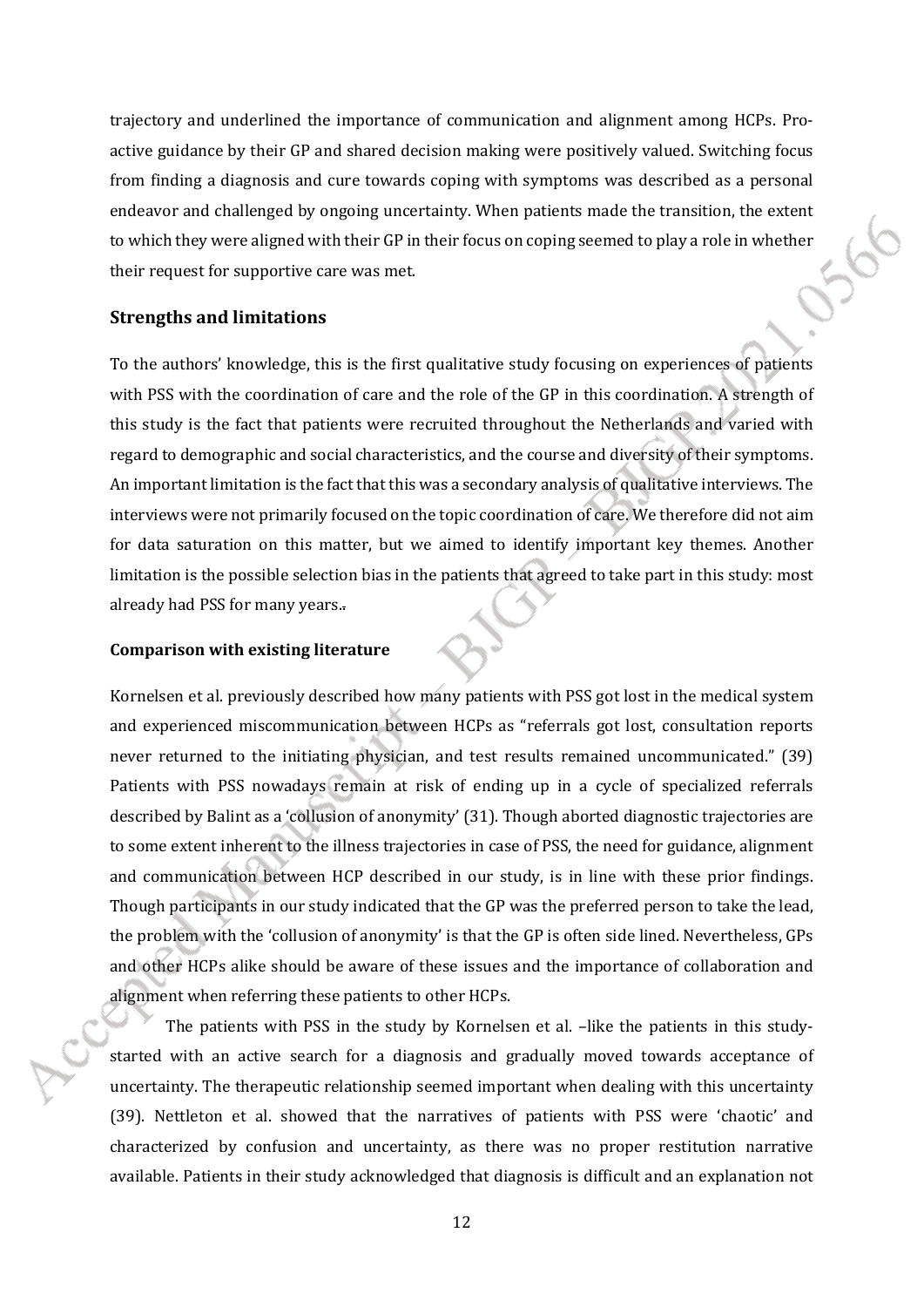always possible, but they were more concerned to secure some form of ongoing medical and social support (27). The patients with PSS in our study faced challenges in gaining access to supportive care. Not only the patient themselves needed to make the transition to coping , but their GP also had to be sensitive to pick up their request for help and able and willing to offer coping strategies and supportive care. Stone described that GPs –like patients- face difficulties reframing the chaos and facilitating the transition to coping with a poorly defined illness. GPs needed to tolerate uncertainty and faced challenges in 'shifting gear' from curing disease to coping with illness. Accepting responsibility for care and unconditional positive regard were among the strategies GPs used to manage the care for patients with PSS. Some GPs in this study described a deliberate shift in focus to care coordination, as they gave up their role of technical expert (40). Our findings underline the need for a deliberate shift to supportive care by patients in alliance with their GPs to facilitate the change in focus and meet the supportive care needs of patients severely affected by their PSS.

#### **Implications for research and practice**

For future research, it could be useful to study care usage of patients with PSS more extensively (both within and outside of the medical system) and how collaboration between different involved HCPs takes place. In addition, it would be interesting to examine strategies of how patients and GPs can 'reframe to coping' together and on how GPs (or other central HCPs) can support patients with PSS to make the transition from the search for a cure to coping. Future studies could also address obstacles and barriers in care coordination and collaboration regarding patients with PSS, both from HCPs and patients viewpoints (including e.g. funding and organizational aspects of care).

In healthcare systems where the GP acts as a gatekeeper, we recommend that GPs provide pro-active guidance in the diagnostic process and that medical specialist and other HCPs strive for adequate communication and alignment to prevent a 'collusion of anonymity'. Moving away from the restitution narrative in a culture that prefers these narratives can be unsettling for patients and GPs alike, especially in the light of ongoing uncertainty. We recommend that GPs are sensitive and supportive to patients who make the transition to coping by providing supportive care in a process of shared decision making. This may eventually improve chronic care for patients with PSS.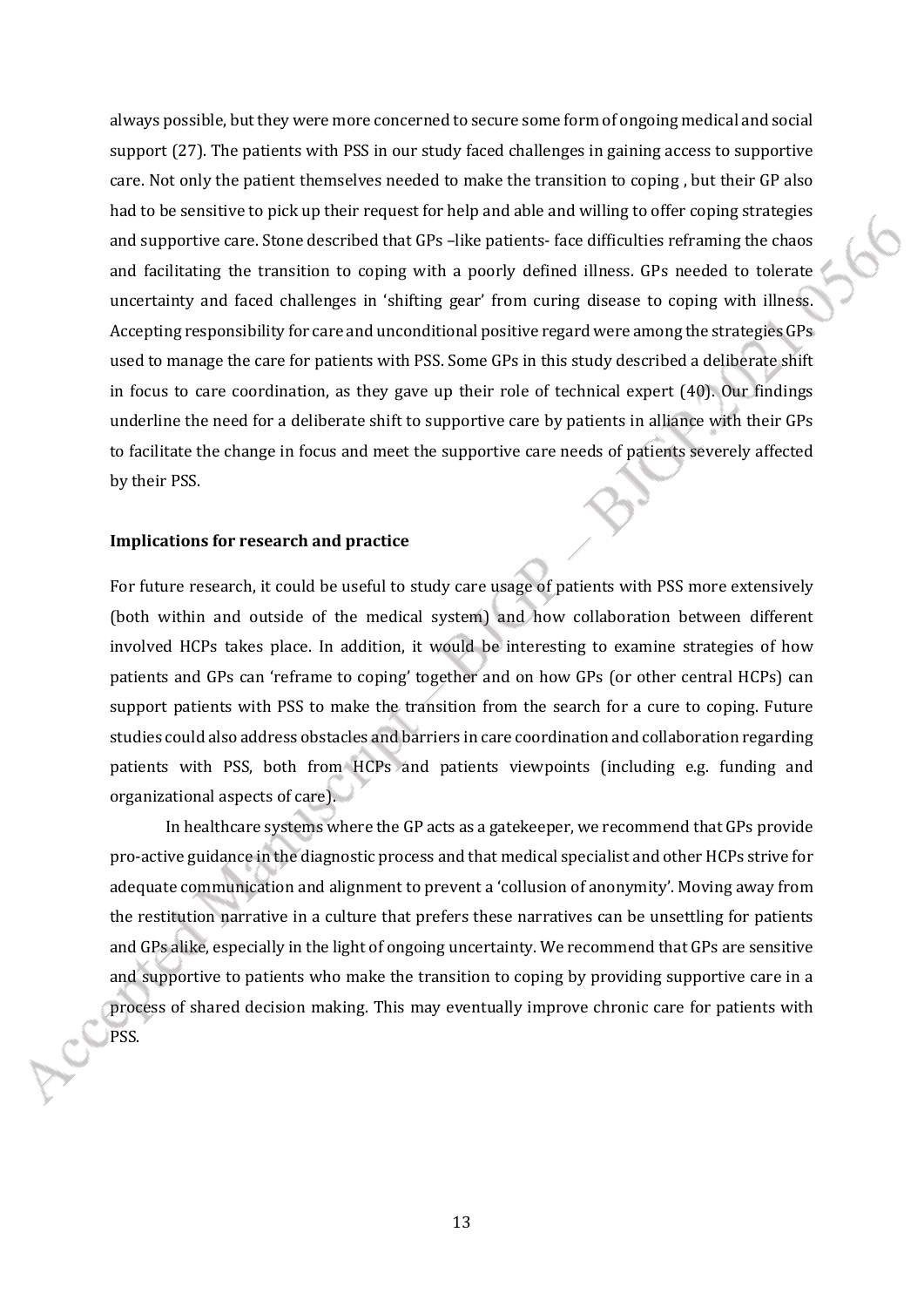# **Funding**

This work was supported by grants of ZonMw [funding number 839110018] and the Stoffels-Hornstra Foundation. The funding sources had no role in the design, analyses and interpretation of this study.

# **Ethical approval**

The institutional review board of the Amsterdam UMC (IRB00002991) approved the research protocol (No. 2018.483).

# **Competing interests**

Apart from the institutional grants mentioned above, there are no other potential competing interests to report.

# **Acknowledgements**

Accepted Manuscript

We thank Anja de Kruif for her help and advice in conducting and analyzing the interviews and Maggie Oattes for her assistance in translating the quotes and editing the manuscript. We want to sincerely thank all the patients who took part in this study for sharing their experiences.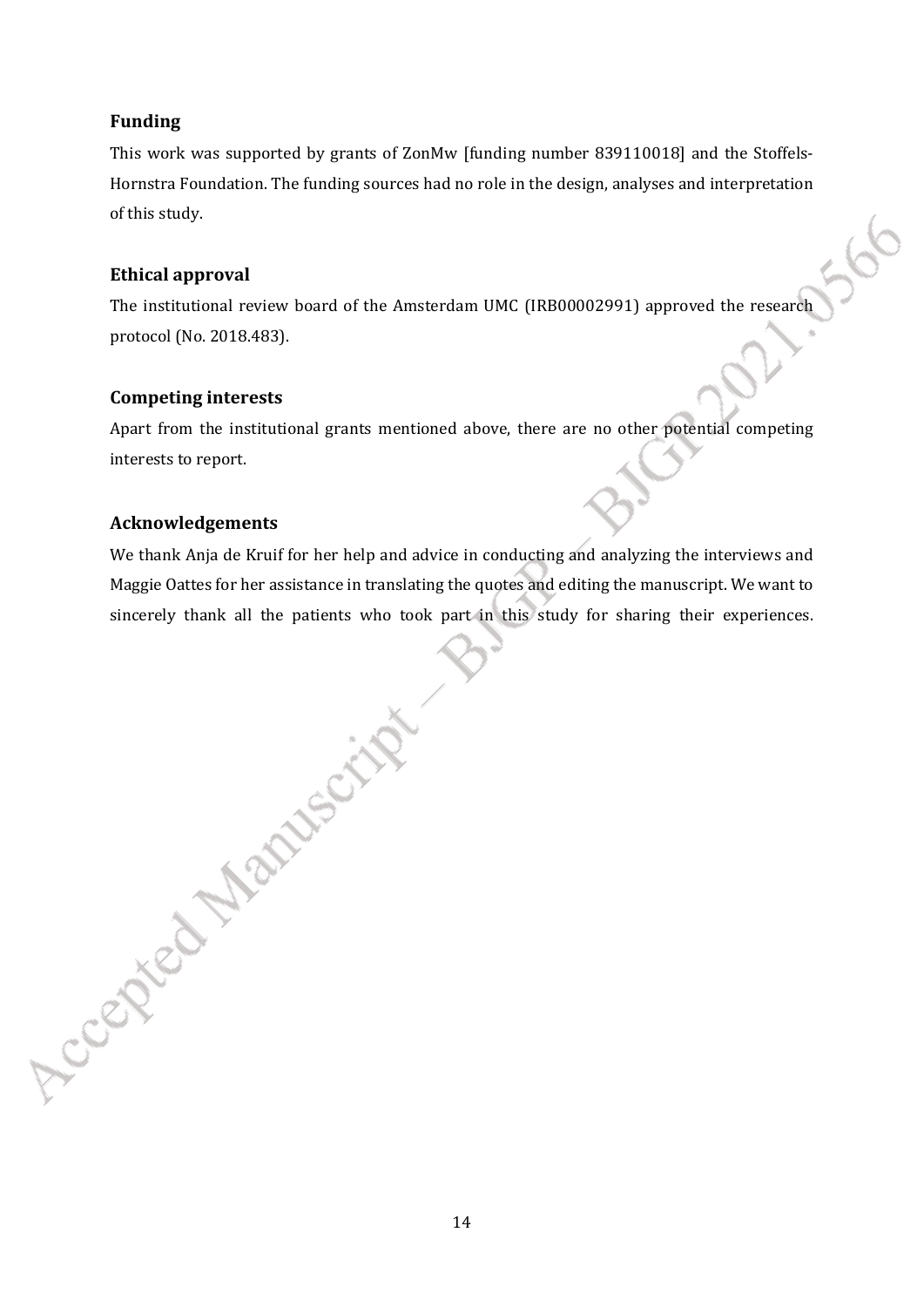# **References**

1. Kroenke K. Patients presenting with somatic complaints: epidemiology, psychiatric comorbidity and management. Int J Methods Psychiatr Res. 2003;12(1):34-43.

2. Steinbrecher N, Hiller W. Course and prediction of somatoform disorder and medically unexplained symptoms in primary care. Gen Hosp Psychiatry. 2011;33(4):318-26.

3. Haller H, Cramer H, Lauche R, Dobos G. Somatoform disorders and medically unexplained symptoms in primary care. Dtsch Arztebl Int. 2015;112(16):279-87.

4. Picariello F, Ali S, Moss-Morris R, Chalder T. The most popular terms for medically unexplained symptoms: the views of CFS patients. J Psychosom Res. 2015;78(5):420-6.

5. Marks EM, Hunter MS. Medically Unexplained Symptoms: an acceptable term? Br J Pain. 2015;9(2):109-14.

6. Kohlmann S, Lowe B, Shedden-Mora MC. Health Care for Persistent Somatic Symptoms Across Europe: A Qualitative Evaluation of the EURONET-SOMA Expert Discussion. Front Psychiatry. 2018;9:646.

7. Smits FT, Brouwer HJ, ter Riet G, van Weert HC. Epidemiology of frequent attenders: a 3 year historic cohort study comparing attendance, morbidity and prescriptions of one-year and persistent frequent attenders. BMC Public Health. 2009;9:36.

8. Dirkzwager AJ, Verhaak PF. Patients with persistent medically unexplained symptoms in general practice: characteristics and quality of care. BMC Fam Pract. 2007;8:33.

9. Hanssen DJC, Lucassen P, Hilderink PH, Naarding P, Voshaar RCO. Health-Related Quality of Life in Older Persons with Medically Unexplained Symptoms. Am J Geriatr Psychiatry. 2016;24(11):1117-27.

10. McAndrew LM, Phillips LA, Helmer DA, Maestro K, Engel CC, Greenberg LM, et al. High healthcare utilization near the onset of medically unexplained symptoms. J Psychosom Res. 2017;98:98-105.

11. Barsky AJ, Orav EJ, Bates DW. Somatization increases medical utilization and costs independent of psychiatric and medical comorbidity. Arch Gen Psychiatry. 2005;62(8):903-10.

12. Fink P. Surgery and medical treatment in persistent somatizing patients. J Psychosom Res. 1992;36(5):439-47.

13. Warren JW, Clauw DJ, Wesselmann U, Howard FM, Gallicchio L, Morozov V. Functional somatic syndromes as risk factors for hysterectomy in early bladder pain syndrome/interstitial cystitis. J Psychosom Res. 2014;77(5):363-7.

14. Warren JW, Morozov V, Howard FM, Wesselmann U, Gallicchio L, Langenberg P, et al. Before the onset of interstitial cystitis/bladder pain syndrome, the presence of multiple nonbladder syndromes is strongly associated with a history of multiple surgeries. J Psychosom Res. 2014;76(1):75-9.

15. Flynn TW, Smith B, Chou R. Appropriate use of diagnostic imaging in low back pain: a reminder that unnecessary imaging may do as much harm as good. J Orthop Sports Phys Ther. 2011;41(11):838-46.

16. Frank AW, University of Chicago P. The wounded storyteller : body, illness, and ethics. 2nd ed. Chicago : The University of Chicago Press; 2013.

17. Reid S, Whooley D, Crayford T, Hotopf M. Medically unexplained symptoms--GPs' attitudes towards their cause and management. Fam Pract. 2001;18(5):519-23.

18. Brauer SG, Yoon JD, Curlin FA. Physician Satisfaction in Treating Medically Unexplained Symptoms. South Med J. 2017;110(5):386-91.

19. Hartz AJ, Noyes R, Bentler SE, Damiano PC, Willard JC, Momany ET. Unexplained symptoms in primary care: perspectives of doctors and patients. Gen Hosp Psychiatry. 2000;22(3):144-52.

20. Zantinge EM, Verhaak PF, Kerssens JJ, Bensing JM. The workload of GPs: consultations of patients with psychological and somatic problems compared. Br J Gen Pract. 2005;55(517):609- 14.

21. Johansen ML, Risor MB. What is the problem with medically unexplained symptoms for GPs? A meta-synthesis of qualitative studies. Patient Educ Couns. 2017;100(4):647-54.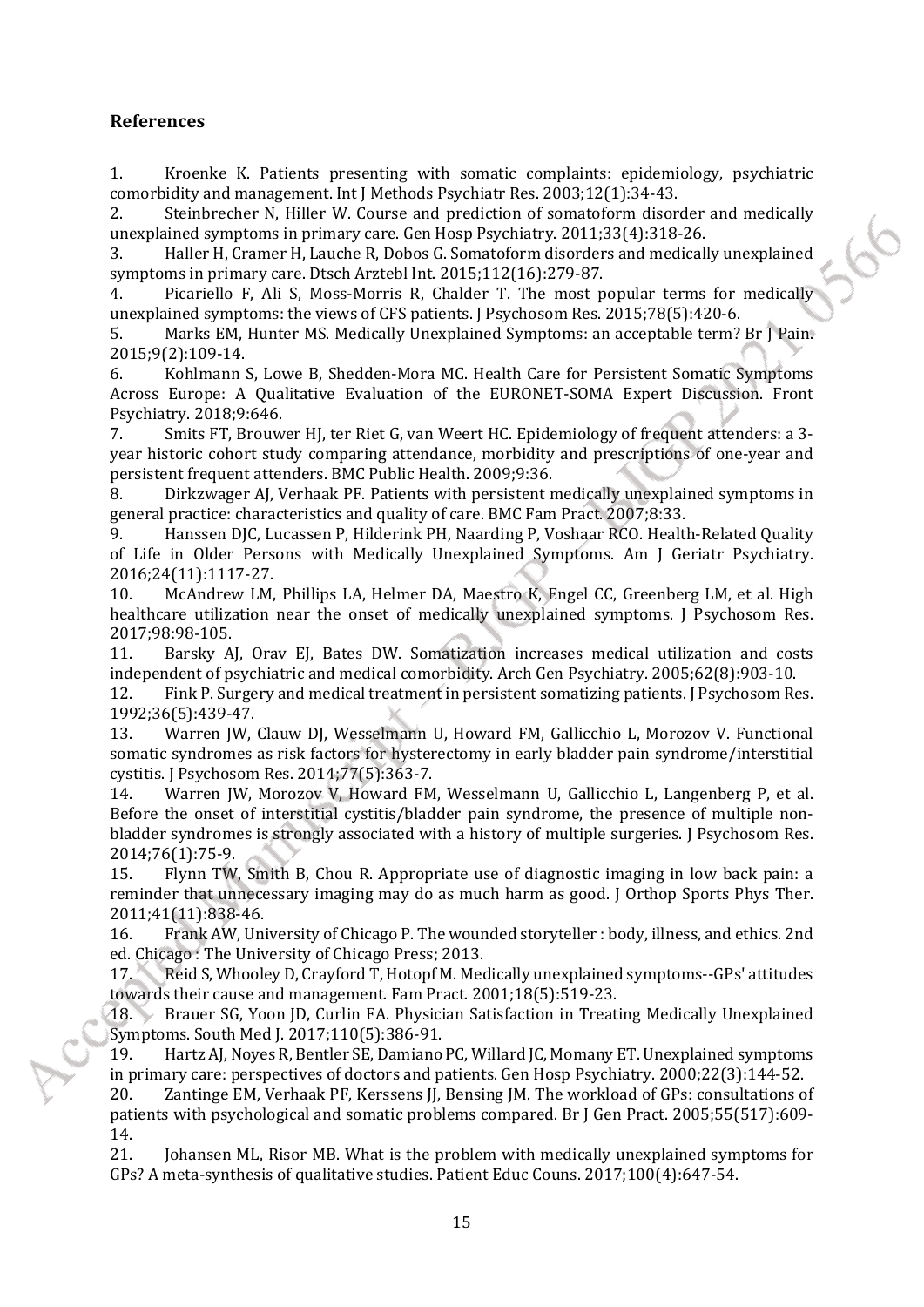22. Olde Hartman TC, Woutersen-Koch H, Van der Horst HE. Medically unexplained symptoms: evidence, guidelines, and beyond. Br J Gen Pract. 2013;63(617):625-6.

23. Olde Hartman T BA, Molenaar A, Bentz van den Berg D, van der Horst H, Arnold I, Burgers J, Wiersma T, Woutersen-Koch H. [Dutch College of GPs' guideline Medically Unexplained Symptoms] (In Dutch). Huisarts Wet 2013;56(5):222–30.

24. Olde Hartman TC, Rosendal M, Aamland A, van der Horst HE, Rosmalen JG, Burton CD, et al. What do guidelines and systematic reviews tell us about the management of medically unexplained symptoms in primary care? BJGP Open. 2017;1(3):bjgpopen17X101061.

25. van der Feltz-Cornelis CM, Swinkels JA, Blankenstein AH, Hoedeman R, Keuter EJ. [The Dutch multidisciplinary guideline entitled 'Medically unexplained physical symptoms and somatoform disorder']. Ned Tijdschr Geneeskd. 2011;155(18):A1244.

26. Houwen J, Lucassen PL, Stappers HW, Assendelft WJ, van Dulmen S, Olde Hartman TC. Improving GP communication in consultations on medically unexplained symptoms: a qualitative interview study with patients in primary care. Br J Gen Pract. 2017;67(663):e716-e23.

27. Nettleton S, Watt I, O'Malley L, Duffey P. Understanding the narratives of people who live with medically unexplained illness. Patient Educ Couns. 2005;56(2):205-10.

28. Salmon P, Dowrick CF, Ring A, Humphris GM. Voiced but unheard agendas: qualitative analysis of the psychosocial cues that patients with unexplained symptoms present to general practitioners. Br J Gen Pract. 2004;54(500):171-6.

29. Salmon P, Ring A, Dowrick CF, Humphris GM. What do general practice patients want when they present medically unexplained symptoms, and why do their doctors feel pressurized? J Psychosom Res. 2005;59(4):255-60; discussion 61-2.

30. McDonald KM SV, Bravata DM, et al. . Closing the Quality Gap: A Critical Analysis of Quality Improvement Strategies. Rockville Agency for Healthcare Research and Quality; 2007.

31. Balint M, The doctor, his patient and the illness. 2nd ed., rev. & enl., reprinted. ed. London: Pitman Paperbacks; 1968.

32. Claassen-van Dessel N, van der Wouden JC, Hoekstra T, Dekker J, van der Horst HE. The 2 year course of Medically Unexplained Physical Symptoms (MUPS) in terms of symptom severity and functional status: results of the PROSPECTS cohort study. J Psychosom Res. 2018;104:76-87.

33. Barends H, Walstock E, Botman F, de Kruif A, Claassen N, van der Wouden JC, et al. Patients' experiences with fluctuations in persistent physical symptoms: a qualitative study. BMJ Open. 2020;10(7):e035833.

34. van Dessel N, Leone SS, van der Wouden JC, Dekker J, van der Horst HE. The PROSPECTS study: design of a prospective cohort study on prognosis and perpetuating factors of medically unexplained physical symptoms (MUPS). J Psychosom Res. 2014;76(3):200-6.

35. Claassen-van Dessel N, van der Wouden JC, Dekker J, van der Horst HE. Clinical value of DSM IV and DSM 5 criteria for diagnosing the most prevalent somatoform disorders in patients with medically unexplained physical symptoms (MUPS). Journal of Psychosomatic Research. 2016;82:4-10.

36. Kroenke K, Spitzer RL, Williams JB. The PHQ-15: validity of a new measure for evaluating the severity of somatic symptoms. Psychosom Med. 2002;64(2):258-66.

37. VanderZee KI, Sanderman R, Heyink JW, de Haes H. Psychometric qualities of the RAND 36-Item Health Survey 1.0: a multidimensional measure of general health status. Int J Behav Med. 1996;3(2):104-22.

38. Braun V, Clarke V. Using thematic analysis in psychology. Qualitative Research in Psychology. 2006;3(2):77-101.

39. Kornelsen J, Atkins C, Brownell K, Woollard R. The Meaning of Patient Experiences of Medically Unexplained Physical Symptoms. Qual Health Res. 2016;26(3):367-76.

40. Stone L. Reframing chaos--a qualitative study of GPs managing patients with medically unexplained symptoms. Aust Fam Physician. 2013;42(7):501-2.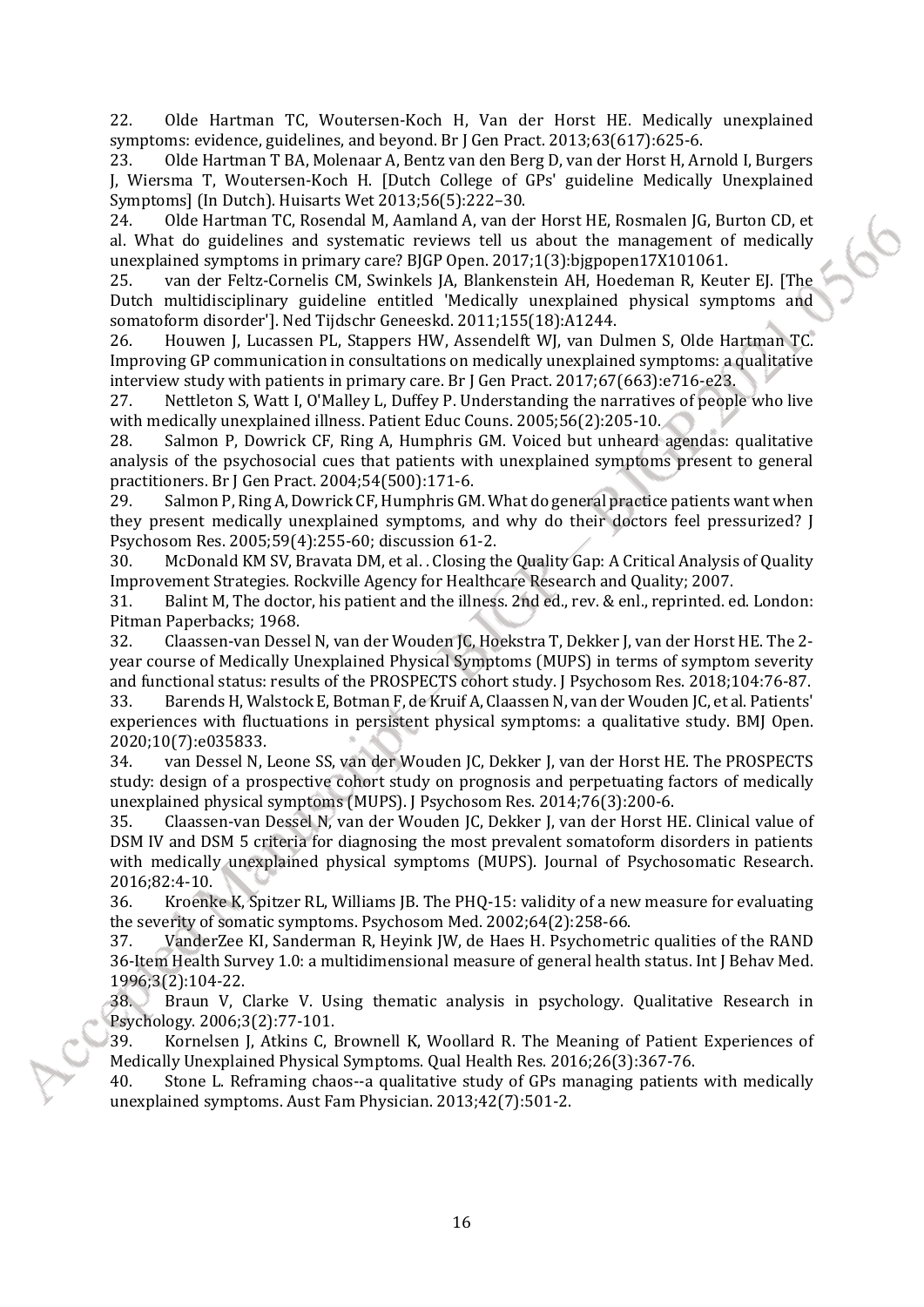**Table 1. Patient characteristics**

| Mean age (years, range)                                                                                                                                                                                                  | 55.4 years (range 32-73 years)                 |  |
|--------------------------------------------------------------------------------------------------------------------------------------------------------------------------------------------------------------------------|------------------------------------------------|--|
| Gender<br>-male<br>-female                                                                                                                                                                                               | 3/15<br>12/15                                  |  |
| <b>Education</b><br>-higher educational level<br>-intermediate educational level<br>-lower educational level                                                                                                             | 4/15<br>4/15<br>7/15                           |  |
| Living area<br>-rural area<br>-city                                                                                                                                                                                      | 5/15<br>10/15                                  |  |
| <b>Recruitment setting</b><br>-General Practice<br>-specialized PSS program                                                                                                                                              | 12/15<br>3/15                                  |  |
| <b>Symptoms</b><br>-fatigue<br>-musculoskeletal pain<br>-headache<br>-gastro-intestinal symptoms (e.g. nausea, abdominal discomfort)<br>-cardiopulmonary symptoms (e.g. palpitations, atypical chest pain)<br>-dizziness | 12/15<br>12/15<br>6/15<br>5/15<br>3/15<br>3/15 |  |
| <b>Fluctuations/stability</b><br>-fluctuations in symptom severity and physical functioning<br>-stable in symptom severity and physical functioning<br>-fluctuations in symptom severity, stable in physical functioning | 9/15<br>5/15<br>1/15                           |  |